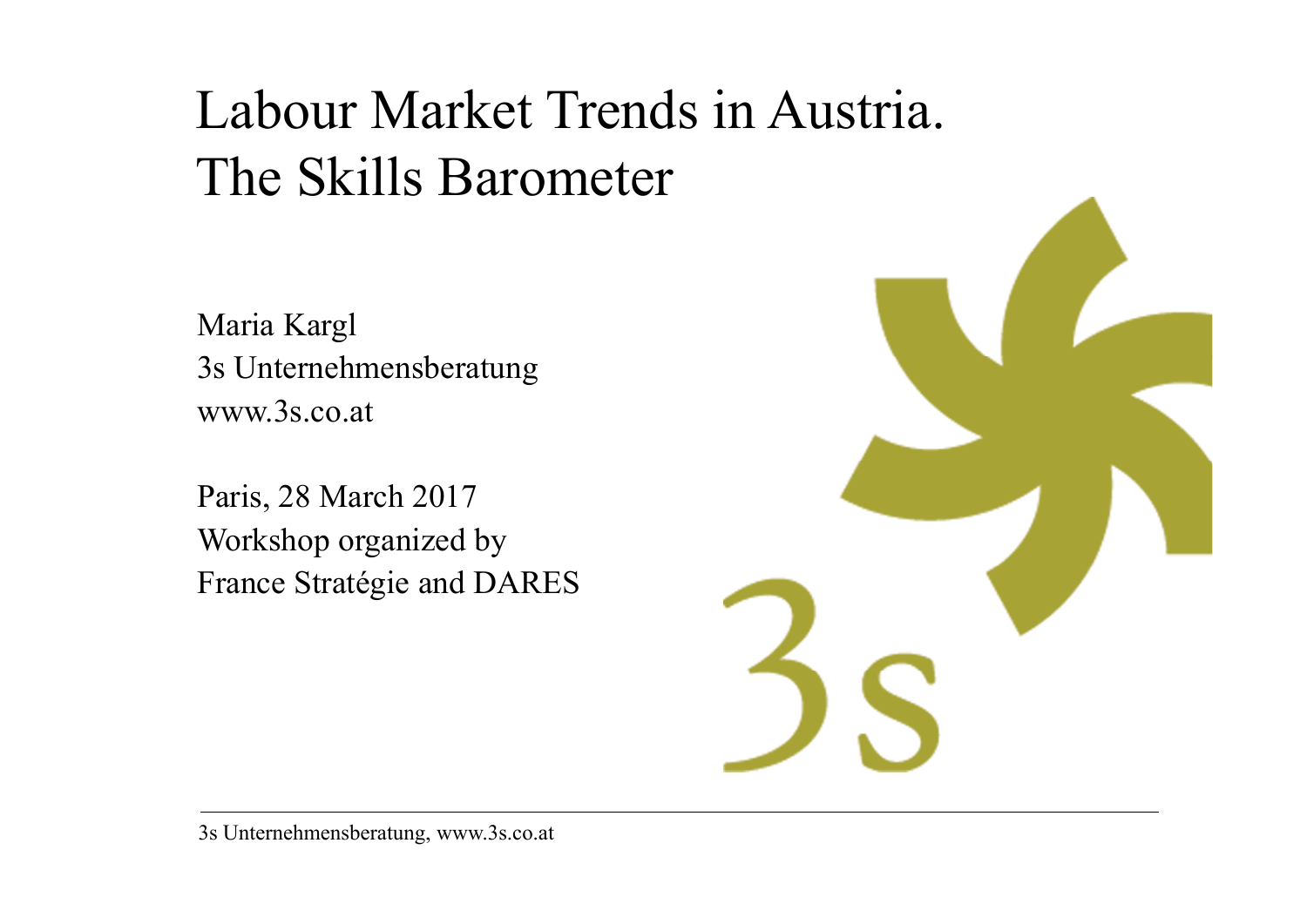## Content

Overview of the Skills Barometer \_\_Aims and objectives \_\_Partners **Information structure** \_\_Sources \_\_User groups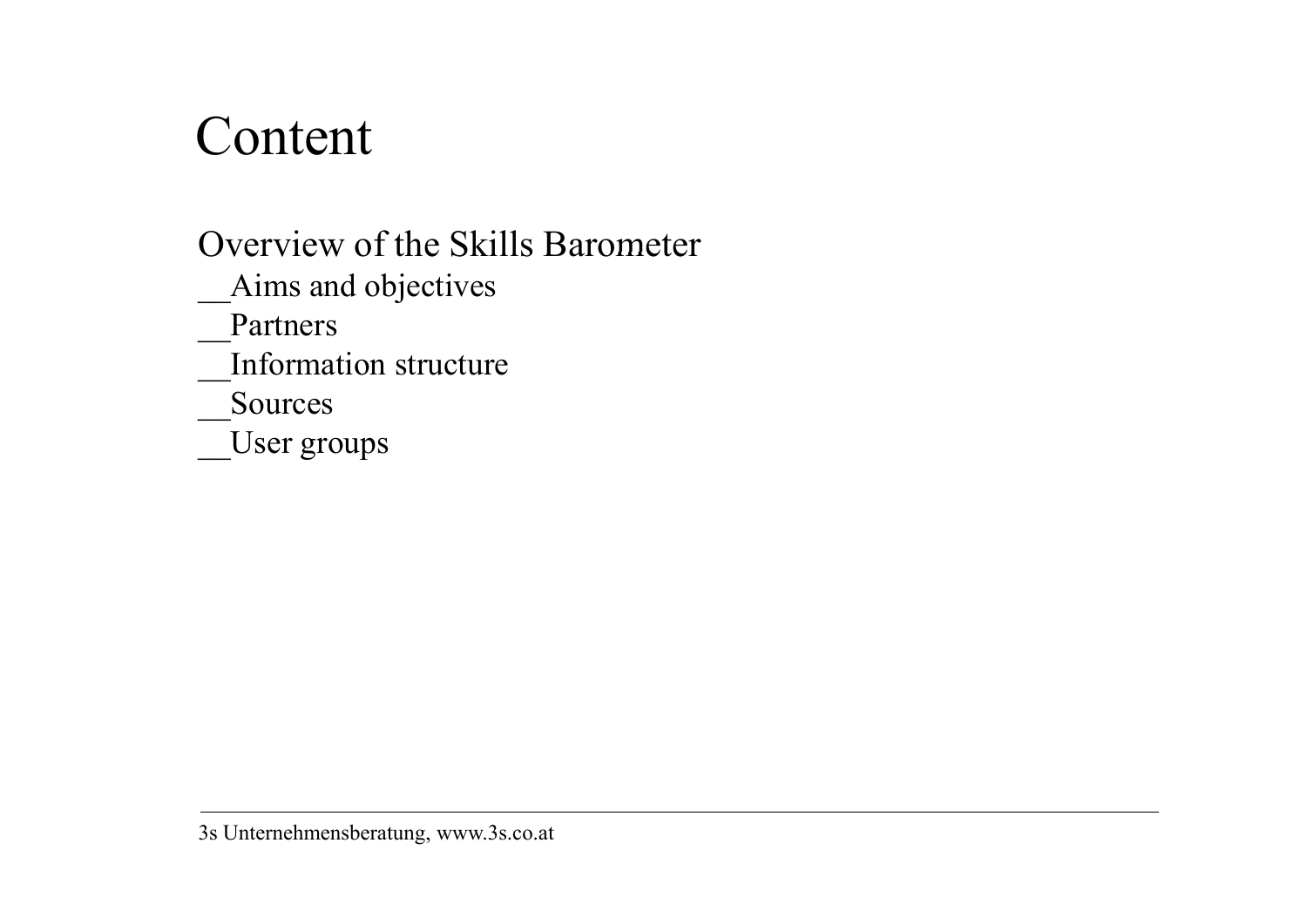

# The Skills Barometer

**Objectives** 

Easy access to LM information in one central tool

\_\_Comprehensive overview of national trends, short term outlook

\_\_Two perspectives: occupations – skills

Make use of already available data and information

Key features

LM information: current situation  $+$  future trends (next 4 yrs)

\_\_Occupations and employment

\_\_(Future) skills deman d

Established 2002 by PES "Arbeitsmarktservice" (AMS)

 $\sim$ Standardized vocabulary: classification of occupations  $\sim$ 

classification of skills/competences

In German only

Access: http://bis.ams.or.at/qualibarometer/index.php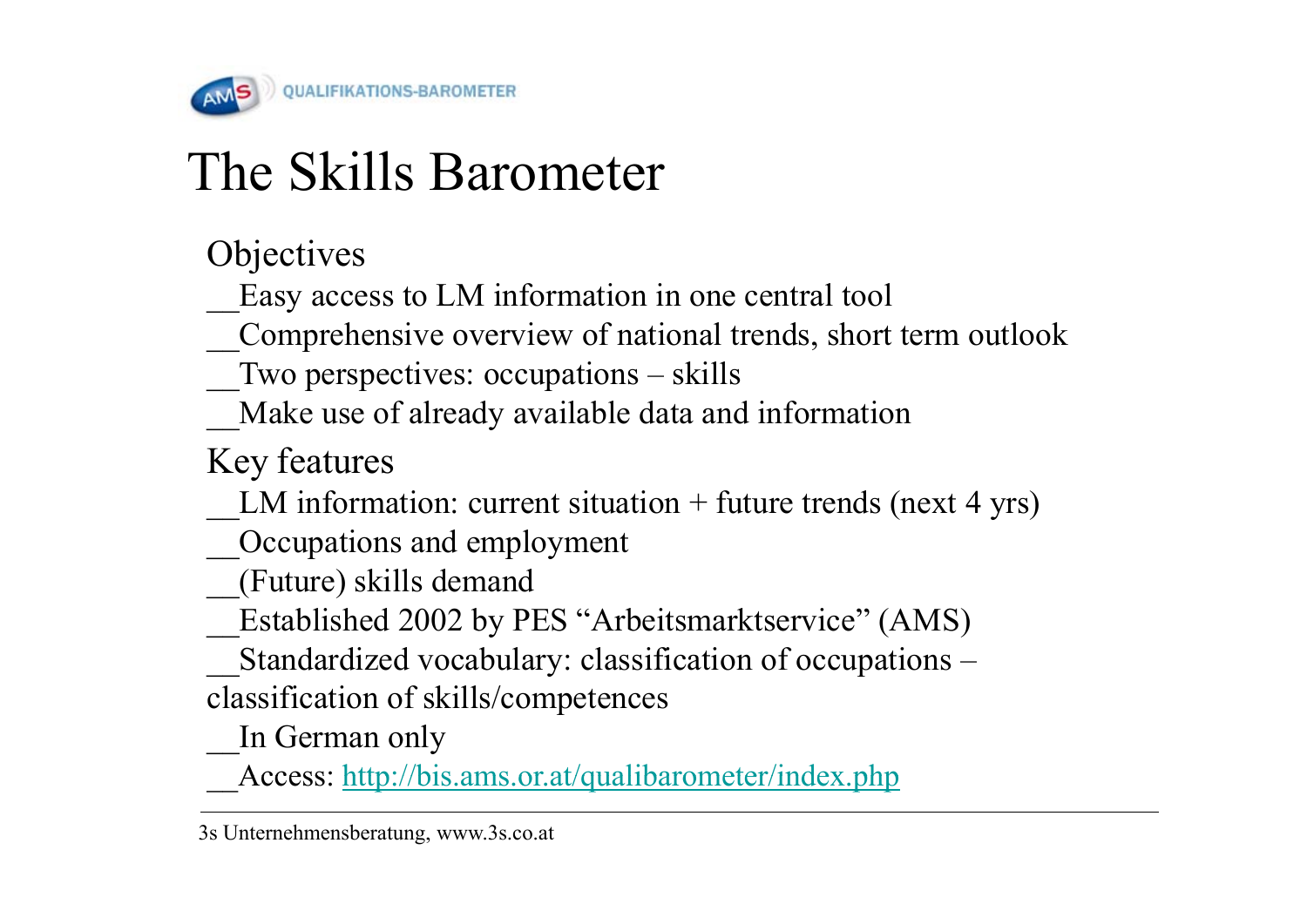### Partners

Funding: Austrian PES, AMS

Project partners:

\_\_3s: project management, information structure, user interface, data integration; technical development: subcontracted \_\_ibw, 3s: content development – text, tables, graphs GfK, until 2015: job vacancies from print media

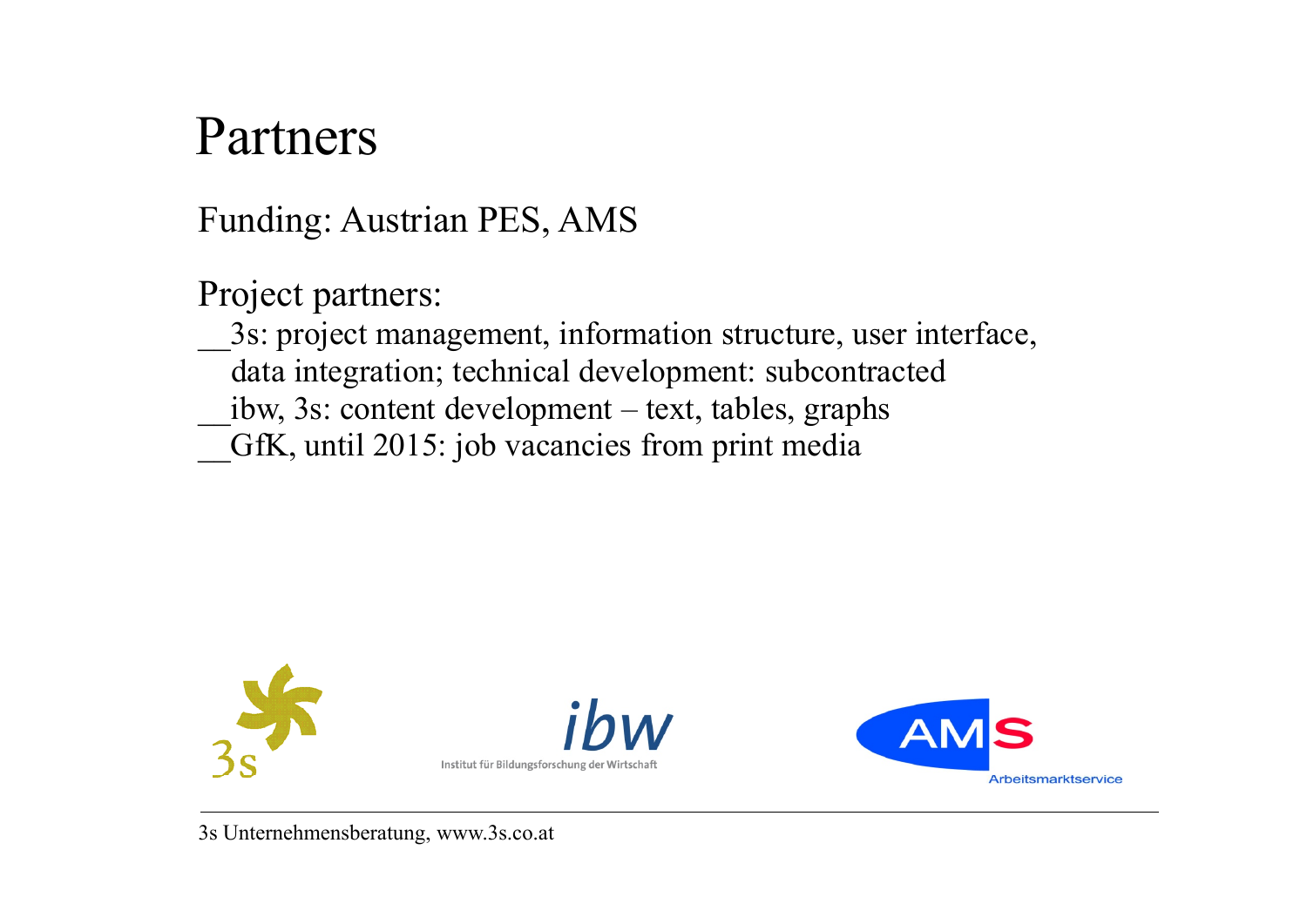# Information Structure

- Occupational as well as skills perspective (independent, yet linked)
- Several levels of detail (general  $\rightarrow$  specific)
- \_\_National as well as regional information
- Specific focus on green skills and occupations; on gender issues
- Text, graphics, tables
- \_\_Linked with information systems of related content
- \_\_Comprehensive listing of sources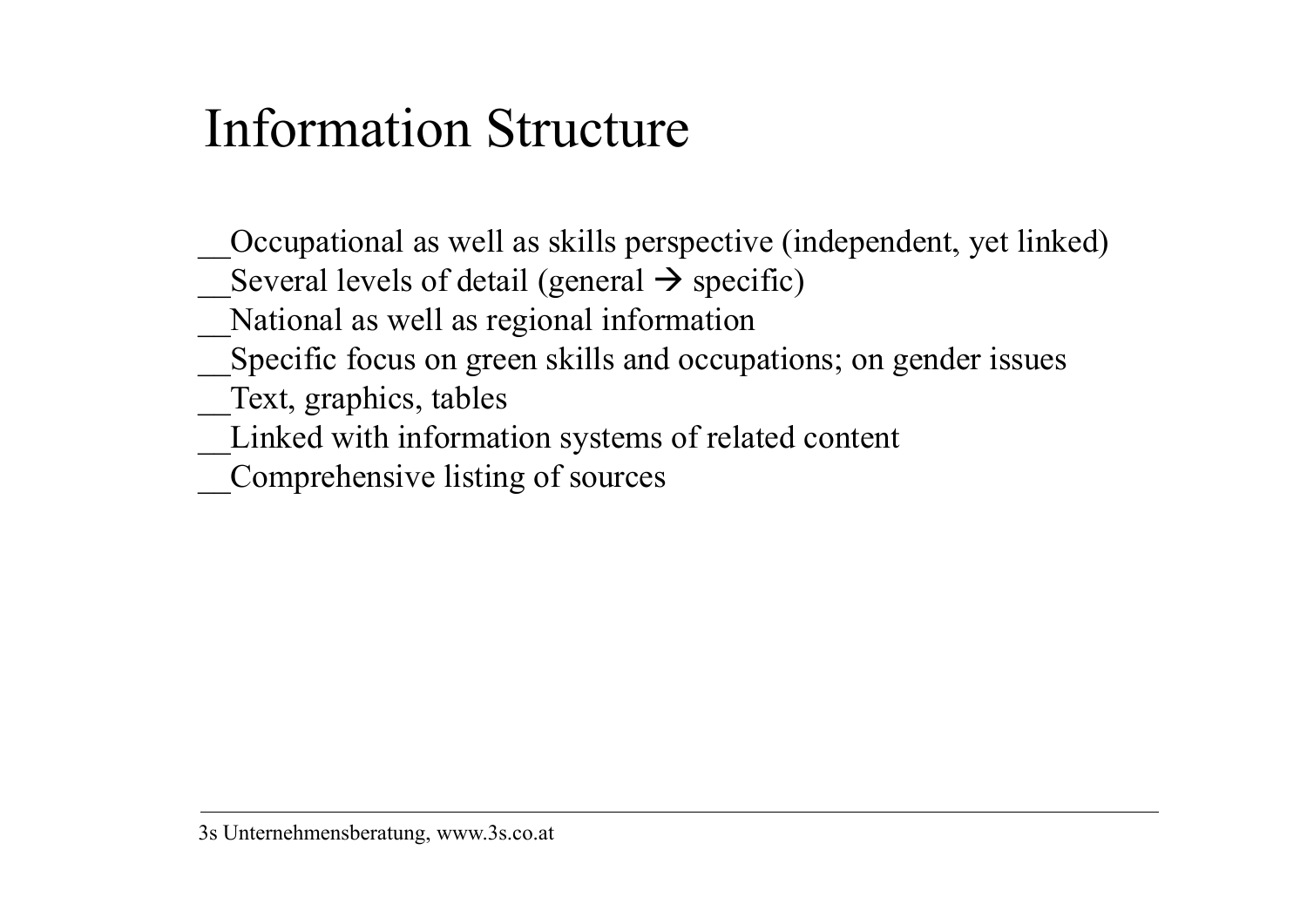## Basic architecture

| OUALIFIKATIONS-BAROM                                                                                                                                                    | BERUFSBEREICHE : BUNDESLÄNDER : TOP-TRENDS<br><b>BERUFE: BERUFLICHE KOMPETENZEN : SUCHE Suchbegriff</b> | <b>E KARRIERE</b><br><b>KONTRAST , FOKUS</b>                                                     |
|-------------------------------------------------------------------------------------------------------------------------------------------------------------------------|---------------------------------------------------------------------------------------------------------|--------------------------------------------------------------------------------------------------|
|                                                                                                                                                                         | > BERUFSBEREICHE<br>> BUNDESLÄNDER                                                                      | <b>Offene Stellen</b><br>relative Entwicklung in<br>den letzten fünf Jahren<br>Österreich gesamt |
| Vertiefende Informationen:<br>$>$ Hilfe<br>> Methodik<br>Feedback an die Redaktion:<br><b>&gt; Kontakt</b><br>$\rightarrow$ Impressum<br>Ein Service des AMS-Österreich | ▶ Bau, Baunebengewerbe, Holz, Gebäudetechnik E                                                          |                                                                                                  |
|                                                                                                                                                                         | <b>&gt; Bergbau, Rohstoffe, Glas, Keramik, Stein</b>                                                    |                                                                                                  |
|                                                                                                                                                                         | $\triangleright$ Büro, Marketing, Finanz, Recht, Sicherheit $\triangleright$                            | E E E I                                                                                          |
|                                                                                                                                                                         | $\blacktriangleright$ Chemie, Biotechnologie, Lebensmittel, Kunststoffe $\mathop{\mathbb{R}}$           |                                                                                                  |
|                                                                                                                                                                         | $\blacktriangleright$ Elektrotechnik, Elektronik, Telekommunikation, IT $\mathbb{R}$                    |                                                                                                  |
|                                                                                                                                                                         | $\blacktriangleright$ Handel, Transport, Verkehr $\mathop\boxplus$                                      |                                                                                                  |

15 areas / sectors  $\rightarrow$  94 occupational groups  $\rightarrow \approx$  530 occupations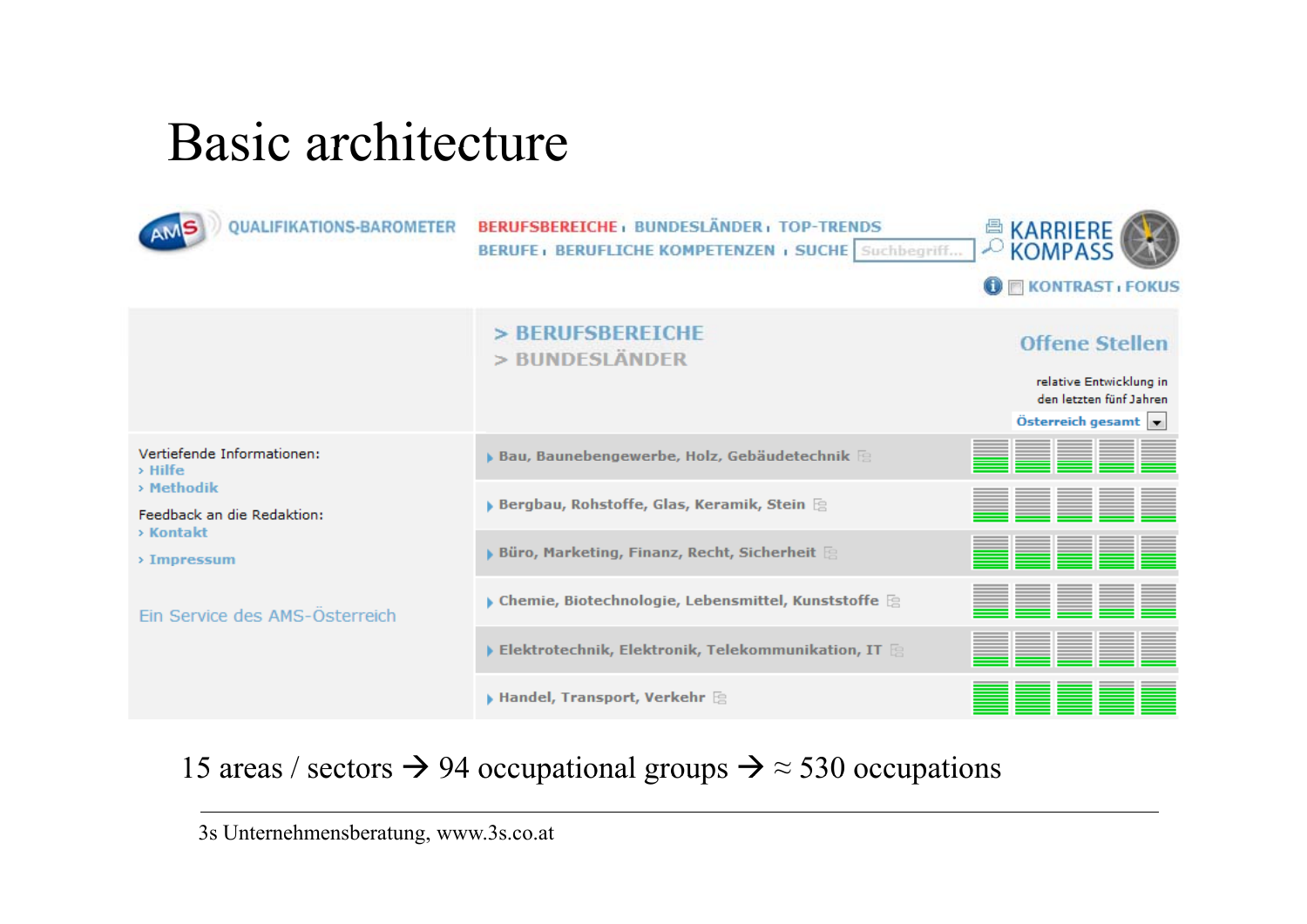## "Health care and social services"

### Arbeitsmarkttrends

### Positive Beschäftigungsentwicklung im Sozial- und Gesundheitswesen

Demografische Veränderungen, medizintechnische Fortschritte, ein gesteigertes Gesundheitsbewusstsein sowie ein wachsender Bedarf an Betreuung und Pflege sind zentrale Ursachen für das kontinuierliche Wachstum im Sozial- und Gesundheitswesen. Auch im

### **Arbeitsmarkttrends**

### Gesundheits- und Krankenpflegeberufe weiterhin nachgefragt

Aufgrund mehrerer Einflussfaktoren (z.B. Anstieg von AlterspatientInnen) bestehen in dieser Berufsobergruppe aus heutiger Sicht langfristig gute Beschäftigungsaussichten; offene Stellen können teilweise nicht besetzt werden, da qualifiziertes Personal rar ist. Auch Hebammen finden

| eine stabile bis steigende Beschäftigungssituation vor.           |                        |     |                           |      |                               | ↑                 | ■■                | 807               |                                           | 822 2.730 2.496          |                                     | 339 |                             |                     |                                |
|-------------------------------------------------------------------|------------------------|-----|---------------------------|------|-------------------------------|-------------------|-------------------|-------------------|-------------------------------------------|--------------------------|-------------------------------------|-----|-----------------------------|---------------------|--------------------------------|
| Mehr Informationen ⊠                                              |                        |     |                           |      |                               |                   | 个                 | <b>COLL</b>       |                                           | 2.263 2.796 6.236 5.977  |                                     |     | 695                         |                     |                                |
|                                                                   |                        |     |                           |      |                               |                   |                   | 个                 | <b>COL</b>                                | 2.349* 2.424 4.652 3.784 |                                     |     |                             | 415                 |                                |
|                                                                   |                        |     |                           |      |                               |                   |                   |                   | 不                                         | m.                       | 858                                 |     | 602 1.232 1.202             |                     | 221                            |
|                                                                   |                        |     |                           |      | Bundesland: Österreich gesamt |                   |                   | le.               | ተ                                         | m.                       | 250                                 | 283 | 367                         | 385                 | 25                             |
|                                                                   |                        |     |                           |      |                               |                   |                   |                   | ኍ                                         | $\blacksquare$           | $6.396*$                            |     | 4.417 8.893 9.114           |                     | 1.005                          |
| <b>Berufe</b>                                                     | <b>Beschäftigte</b>    |     | <b>Offene Stellen</b>     |      |                               |                   | $\leftrightarrow$ | m.                | $753*$                                    |                          | 905 1.261                           | 975 | 164                         |                     |                                |
| Gesundheits- und<br>Krankenpflege,<br>Hebammen                    | prognostiziert derzeit |     | Printmedien<br><b>AMS</b> |      |                               | $\leftrightarrow$ | m.                |                   | 4.764 4.609 4.262 3.855                   |                          |                                     | 490 |                             |                     |                                |
|                                                                   |                        |     | 2015                      | 2014 | 2015                          | 2014              |                   | aktuell<br>online | $\leftrightarrow$                         | $\mathbf{H}$             | 58                                  | 51  | 60                          | 54                  | 6                              |
| >>> Dipl. Gesundheits- und<br>KrankenpflegerIn                    | ተተ                     | 田田田 | 1.383                     |      | 1.628 3.293 3.079 407         |                   |                   | <b>AMS</b>        |                                           |                          |                                     |     |                             |                     | >> Offene Stellen im eJob-Room |
| >>> Dipl. psychiatrischeR<br>Gesundheits- und<br>KrankenpflegerIn | ↑                      | ٠   | 276                       | 181  | 150                           | 146               | 15                | <b>AND</b>        | teigend<br>ተተ                             | tendenziell<br>steigend  | gleichbleibend<br>$\leftrightarrow$ |     | tendenziell<br>sinkend<br>◡ |                     | sinkend<br>₩                   |
| >>> Hebamme (m/w)                                                 | ᠰ                      | ш   | 52                        | 12   | 59                            | 56                | 10 <sub>1</sub>   | <b>AMS</b>        | eschäftigten innerhalb des Berufsbereichs |                          |                                     |     | hoch<br><b>HER</b>          | mittel<br><b>BB</b> | niedrig<br>٠                   |
| >>> PflegeassistentIn                                             | ᠰ                      | ٠   | 498                       | 869  |                               | 2.656 2.625       | 254               | AMS               |                                           |                          |                                     |     |                             |                     |                                |
| >>> Dipl.<br>KinderkrankenpflegerIn                               | $\leftrightarrow$      | ш   | 52                        | 103  | 78                            | 71                | 9.                | AM <sup>S</sup>   |                                           |                          |                                     |     |                             |                     |                                |
|                                                                   |                        |     | л.                        |      |                               |                   |                   |                   |                                           |                          |                                     |     |                             |                     |                                |

Bundesland: Österreich gesamt

Offene Stellen

2015 2014 2015 2014

WWW. 1.982 2.763 3.950 3.610

AMS

Beschäftigte

ሱሱ

prognostiziert derzeit Printmedien

 $\overline{\phantom{a}}$ 

aktuell

online

397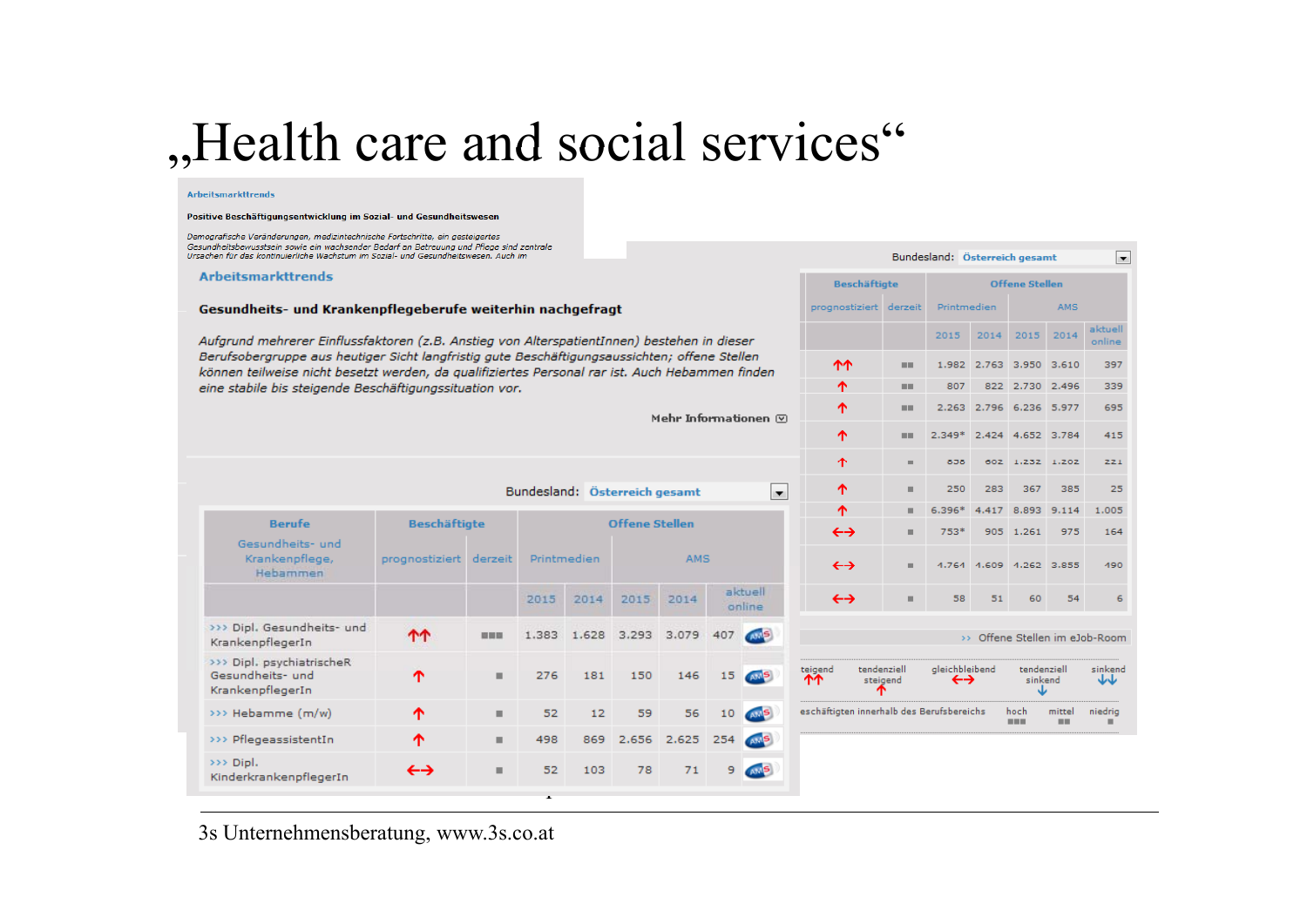### Sources

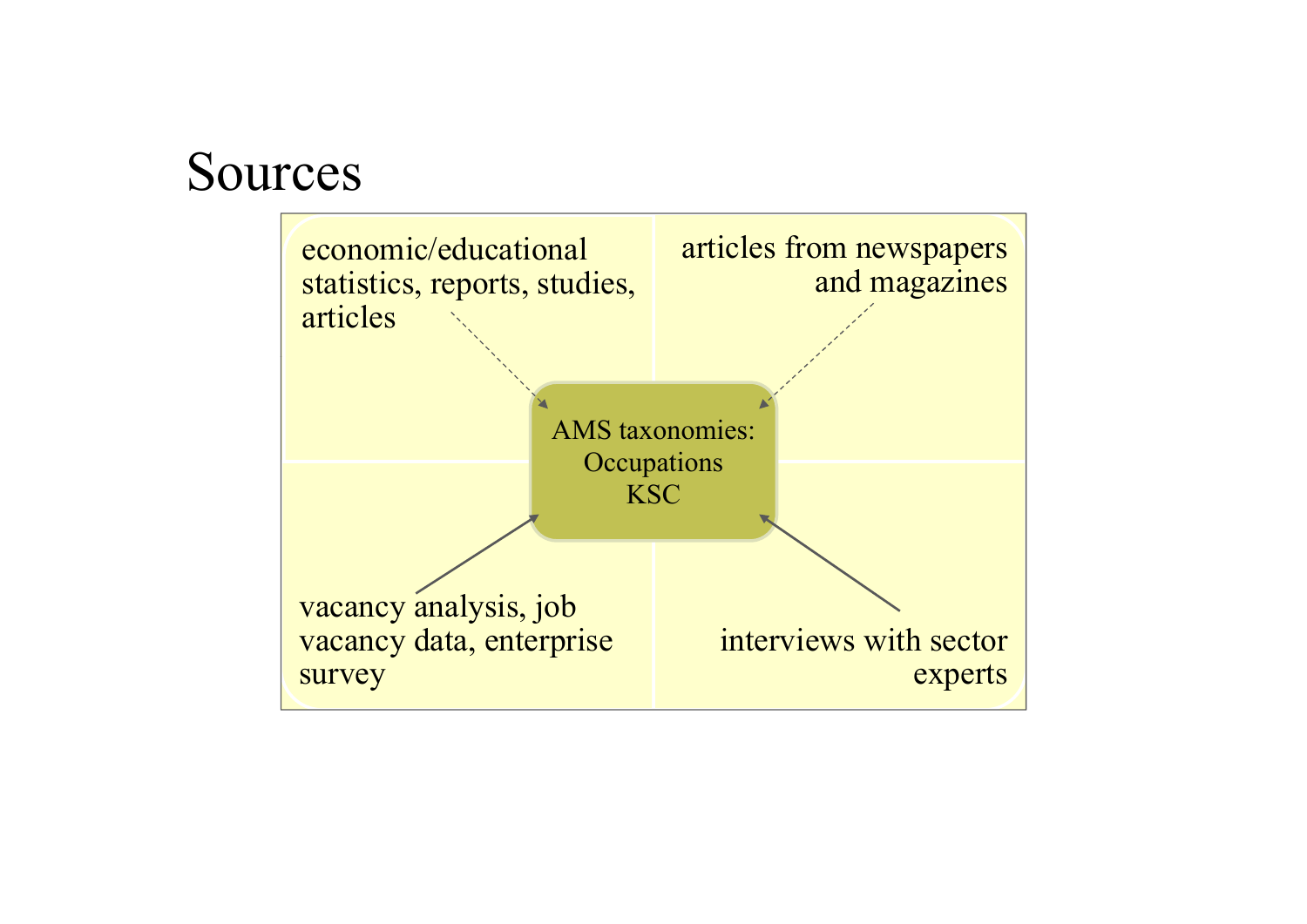# User groups

 $\mathcal{L}=\mathcal{L}^{\mathcal{L}}$ AMS staff members at all levels

\_\_Vocational counsellors, educational counsellors

\_\_Education institutions

Individuals looking for a career change, students

Job seekers

\_\_Journalists

\_\_Labour market and education experts